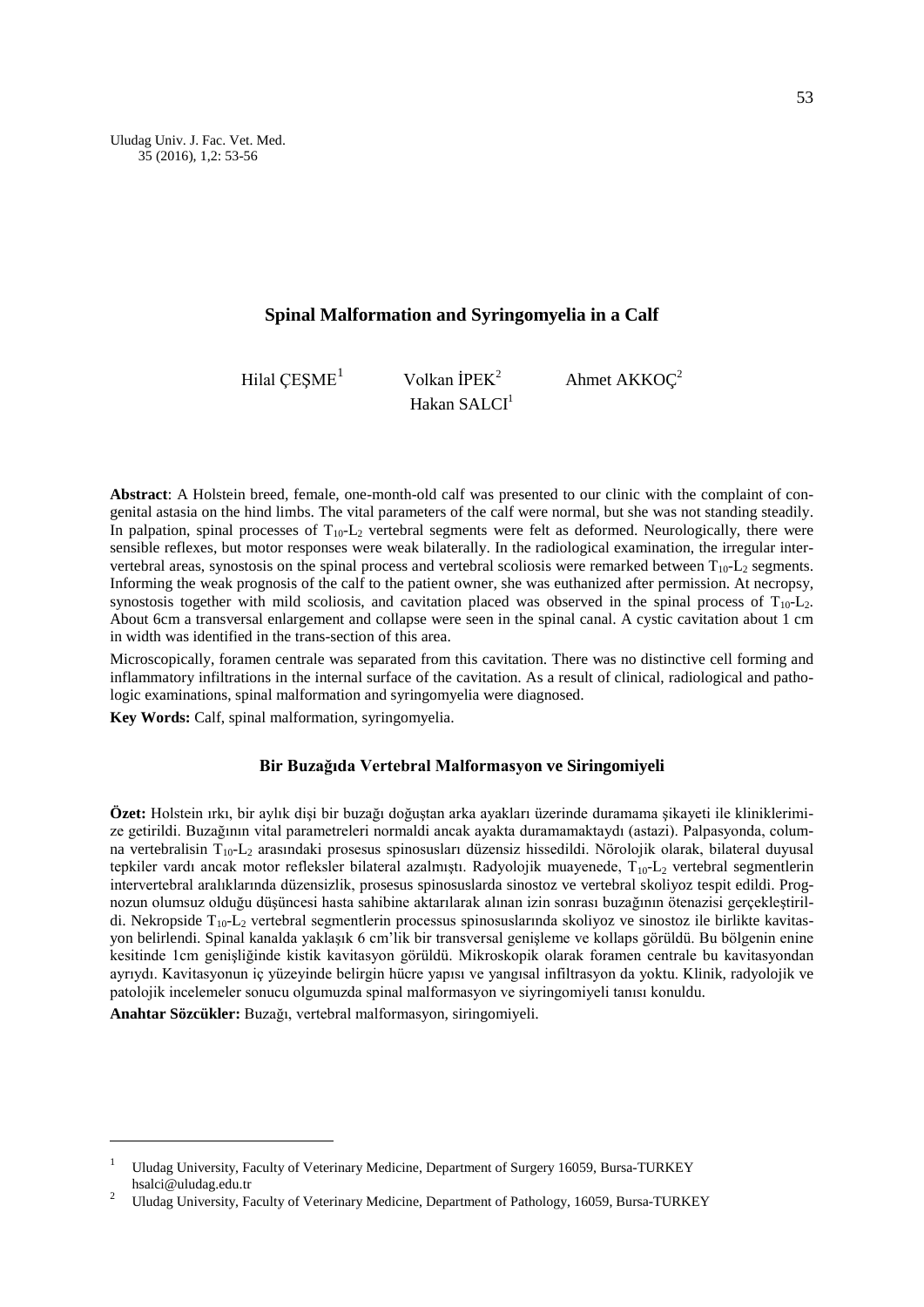# **Introduction**

Malformations of spine are commonly encountered in animals<sup>1</sup>. These usually occur in the thoracolumbar region $10$ . Genetic predisposition, nutritional and environmental problems, infectious agents (Akabane, Schmallenberg virus (SBV), bovine viral diarrhea, blue tongue, cache valley etc.) infections, some toxins and fertilization techniques are the reported causes of the congenital malformations in calves $1,10$ .

Syringomyelia is a congenital malformation of the spine that it mostly results from the neural tube defects $1,8$ . It develops outside the central spinal canal, and the cyst is covered by glia cells<sup>1</sup>. The term of syringomyelia refers to a cystic, fluid filled tubular cavity (syrinx) within the spinal cord extending over several segments<sup>1,2,6-9</sup>. But, it can be acquired after alterations of cerebrospinal fluid pressure, following rupture of a hydromiyelia, trauma, neoplasia or inflammation<sup>1,4,7,8</sup>. Additionally, it can be resulted from caudal fossa abnormality (Chiari malformation) and arachnoiditis<sup>2,6,7</sup>. Syringomyelia has been reported in Cavalier King Charles Spaniels but occurs in other mammals such as horses, cattle and camels<sup>1,2,5-7,10</sup>. This pathology has rarely been diagnosed in near past, but it is commonly diagnosed because of increased availability of the diagnostic imaging techniques $1,7$ . Clinical, radiological and pathologic examination results of the vertebral malformation and syringomyelia were demonstrated with this case.

## **Case Description**

Holstain breed, female, one-month-old calf was presented with the complaint of unable to standing steadily (astasia) after birth to the Uludag University, Faculty of Veterinary Medicine and Department of Surgery Clinics. The calf was brought to a Holstein farm and had obtained by an artificial insemination. There had no encountered congenital malformation in the farm up to now. It was also reported that parturition of the calf was normal an in good condition, and vaccination was performed against to BVDV in the farm.

In physical examination, the calf was healthy but she couldn't stand to hind limbs. When hind limbs were supported manually, she could move using front limbs. She was not move by herself. Because of chronical lying, left sides of the hind limbs and caudal abdomen were wet and there were some decubital wounds. She had scoliosis at thoraco-lumbar region, as well. In palpation of vertebral column, there was an abnormal spinal processus formation between  $T_{10}$ -L<sub>2</sub> segments. Muscles of the hind limbs were atrophic bilaterally.



- *Figure 1. Lateral (a) and ventrodorsal (b) radiographs show that irregular intervertebral areas, sinostosis of the spinal process and vertebral scoliosis between*  $T_{10}$ - $L_2$  *segments, (L: left).*
- *Şekil 1. Lateral (a) ve ventrodorsal (b) radyografiler T10-L2 segmenti arasında düzensiz intervertebral alanları, spinal proseslerde sinostosis ve vertebral skoliyozu göstermektedir (L: sol).*



*Figure 2. Synostosis with cavitations on the dorsal surface of vertebrae (arrow). Şekil 2. Vertebranın dorsal yüzünde kavitasyon ile sinostos (ok).*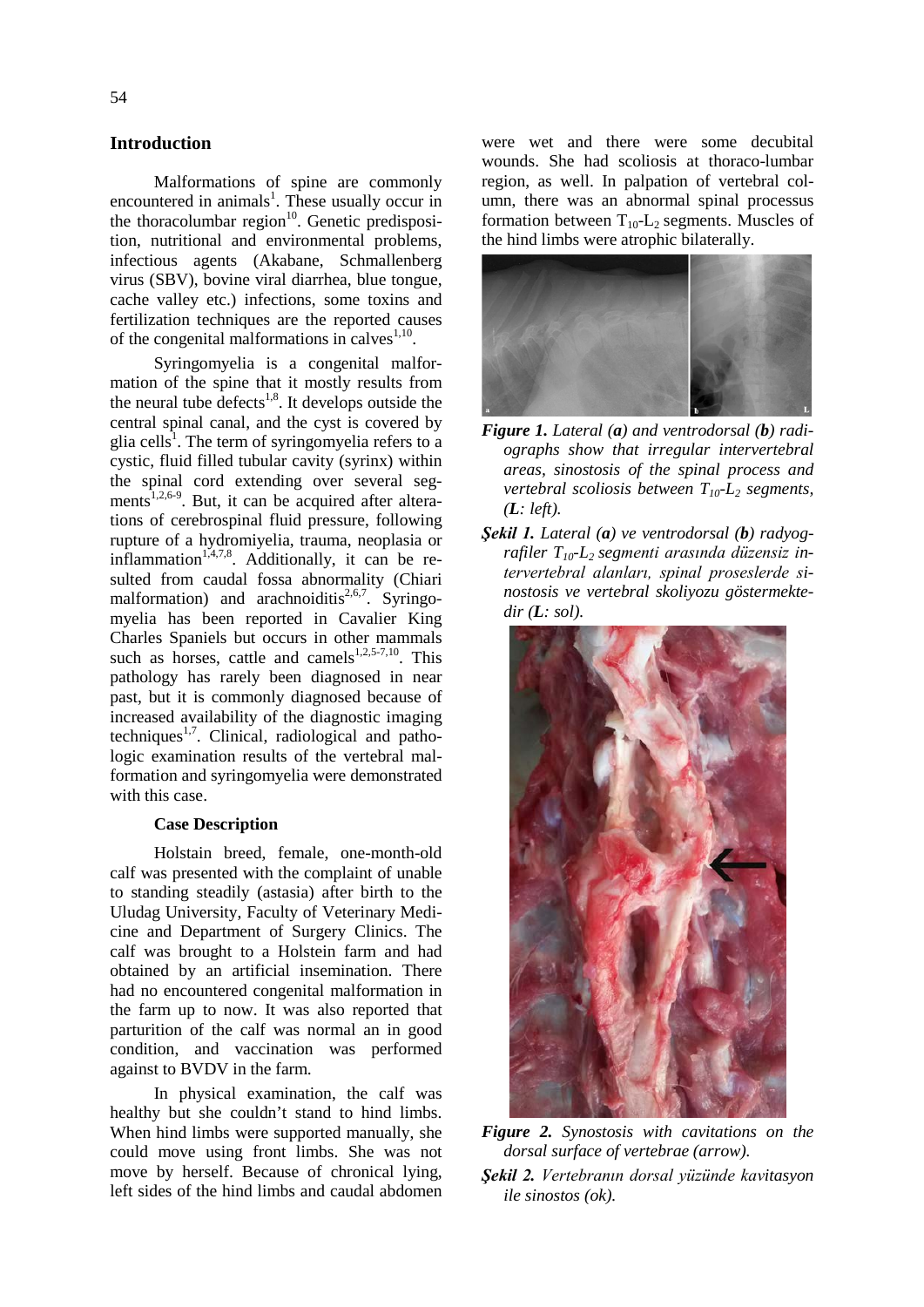

*Figure 3. Enlargement and collapse in the middle part of spinal cord (arrows). Şekil 3. Spinal kordun orta hattında genişleme ve kollaps (oklar).*



*Figure 4. Cavitation in the spinal cord (arrow). Şekil 4. Spinal kord içindeki kavitasyon (ok).*



*Figure 5. Histopathological sections of the cavitaion (asterisk) separated from foramen centrale (arrow), H&E, x40.*

*Şekil 5. Kavitasyonun histopatolojik kesiti (yıldız), ayrı foramen centrale (ok), H&E, x40.*

Neurological examination revealed that cranial and peripheral nerves had normal functions, but withdrawing reflex was weak in the hind limbs.

Radiologically, irregular intervertebral areas, sinostosis of the spinal process and vertebral scoliosis were determined between  $T_{10}$ -L<sub>2</sub> segments in lateral and ventrodorsal radiographs (Figure 1a-b), Informing the weak prognosis and taking to the permission from patient owner, the calf was euthanized by decapitation. At necropsy, synostosis with mild scoliosis and cavitation placed in spinal processes of the  $T_{10}$ - $L_2$  segments were observed (Figure 2). After removing dorsal parts of these vertebrae, transversal enlargement and collapse, approximately 6 cm in length, were noticed on the spinal cord (Figure 3). In cross sections, there was a cystic cavitation, approximately 1 cm in diameter, close to dorsum and a thin layer covering to this space (Figure 4).

In the histopathological examination, central nervous system samples were taken into 10% formalin and then following to routine processes, tissues were paraffin-embedded, sectioned at 3  $\mu$ m thickness and stained with hematoxylin & eosin (H&E). Under the light microscope, a cavitation involves both grey and white matter was seen in the spinal cord (Figure) 5). Foramen centrale was intact from the cavitation separately. There was no lining cell layer on the internal surface of the cavity. Some degenerative and necrotic neuronal cells were noticed without any glial activation or inflammation.

### **Discussion**

In cattle, cerebellar and vertebral malformation induced by BVDV in uterine life is well-documented. Furthermore BTV and SBV cause vertebral malformation in large populations<sup>1</sup>. Thus, we asked for the patient owner and learned from that vaccination against to BVDV had been administered in the farm.

Syringomyelia often combines to additional disorders such as Dandy-Walker Syndrome, scoliosis, cleft palate, Arnold-Chiari like malformation, dicephalus, spinal dysraphism, hydromyelia, aplasia or hypoplasia of the spinal cord, diplomyelia, aberrations of the central canal<sup>1,3,5-7</sup>. Clinically, these abnormalities can be difficult to separate from other causes of spinal cord disease without skeletal abnormalities<sup>1</sup>.